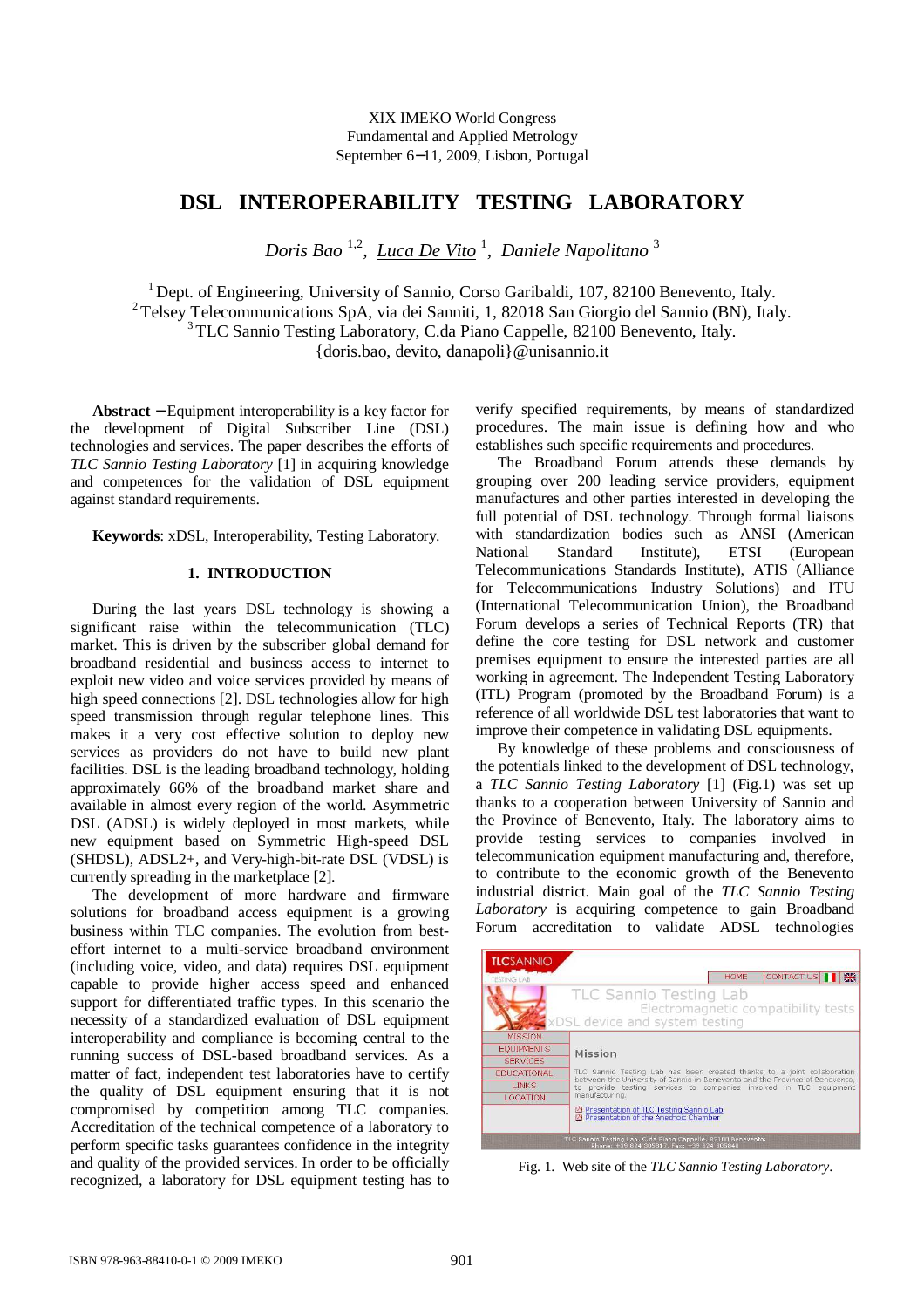equipments against interoperability test specifications.

To these aims the Laboratory is equipped with (i) a semianechoic chamber and suitable instrumentation to carry out electromagnetic compatibility (EMC) measurements, and (ii) instruments and facilities to validate DSL equipments.

The paper focuses on the testing of DSL equipments and the relating activity of the Laboratory which intends to manage the DSL interoperability validation phase with the highest level of automation in order to make the laboratory competitive in terms of efficiency, reliability and repeatability.

After a brief introduction on DSL technologies in Section II, the paper clarifies the importance of the DSL equipment interoperability and how the industry is addressing interoperability in Section III. Finally, the description of test methods and instrumentation of "*TLC Sannio Testing Laboratory*", for (i) assessing DSL interoperability, as well as (ii) the automation of some TR tests, is reported in Section IV.

#### **2. THE DSL TECHNOLOGIES**

DSL is one of the best last mile solutions to provide residential and business customers with high speed access. Multiple applications, including new video and voice services, take place over a single copper cable and are enabled by broadband connections through the existing telephone lines. The DSL-related technologies are changing how people communicate, transforming their way of living, working, playing and learning. The international standardizing bodies produced different standards for DSL telecommunications, grouped in the acronym xDSL and reported in Table 1. The reported speed capabilities can be achieved only under ideal conditions. The actual data rates depend on the channel characteristics (i.e., loop length) and noise conditions [3].

Asymmetric DSL (ADSL) is the most commonly adopted DSL standard [4-6]. The asymmetric transfer scheme, with a narrow bandwidth for uplink and a wide bandwidth for downlink, offers high performance for Internet World Wide Web-based services. The demand for Internet access at speeds greater than 56 kbps is growing rapidly, and ADSL fits the need perfectly with the highest compatibility with the existing telephone network facilities.

Asymmetric DSL 2 (ADSL2) [7] is the second generation ADSL and employs new enhancements and solutions, such as data rate adaptation, loop reach performance, loop diagnostics, spectrum and power management.

Asymmetric DSL 2 plus (ADSL2plus) [8] is similar to ADSL2, but effectively increases the potential downstream bandwidth depending on loop conditions. ADSL2 and ADSL2plus support the capability of reserved channels that can provide new applications previously excluded over ADSL. Some examples of such new applications are: (i) video conferencing, which requires special dedicated channels to ensure that all voice and video packets are received; (ii) digital television broadcasting; and (iii) Channelized Voice over DSL (CVoDSL), which allows

more than one voice line to be reserved over a DSL connection.

Very high bit rate DSL (VDSL) [11] and VDSL2 [12] are the latest DSL standards and are designed to handle the bandwidth requirements for Triple Play services, such as voice, video, data, High Definition Television (HDTV) and interactive gaming, providing usable rates of up to 100 Mbit/s upstream and downstream.

Table 1. xDSL Standards.

| <b>Technology</b> | <b>Standard</b>      | <b>Maximum Speed</b>     |  |
|-------------------|----------------------|--------------------------|--|
| ADSL              | <b>ANSI T1.413.</b>  | 8 Mbps down, 800 kbps up |  |
|                   | ITU-T G.992.1/2      |                          |  |
| ADSL <sub>2</sub> | ITU-T G.992.3,       | 12 Mbps down, 1 Mbps up  |  |
|                   | <b>ITU-T G.992.4</b> |                          |  |
| $ADSL2+$          | <b>ITU-T G.992.5</b> | 24 Mbps down, 1 Mbps up  |  |
| <b>SHDSL</b>      | ITU-T G.991.2        | 5.6 Mbps down & up       |  |
| <b>VDSL</b>       | ITU-T G.993.1        | 55 Mbps down, 15 Mbps up |  |
| VDSL <sub>2</sub> | <b>ITU-T G.993-2</b> | 100 Mbps down & up       |  |

High bit rate DSL (HDSL) [9] and Symmetric DSL (SDSL) are symmetrical services providing up to 8 Mbps and are widely deployed as leased line replacement for business users.

Symmetric High-speed DSL (SHDSL) [10] is a symmetrical service similar to SDSL but uses an encoding scheme that is more spectrally efficient.

In order to set up a xDSL connection (Fig.2) a Customer Premises Equipment (CPE) interfaces the subscriber network to the copper infrastructure provided by a Network Access Provider (or Local Exchange Carrier). Network Access Providers provide several customers with the data communication by means of specific equipment like the DSL Access Multiplexers (DSLAMs) and the Broadband Remote Access Server (BRAS) at the central office side. Finally, Service Providers enable the access to the high speed services.



Fig. 2. xDSL access to broadband services.

#### **3. DSL EQUIPMENT INTEROPERABILITY**

Effective competition exists in the provisioning of DSL equipments, therefore, verifying conformance to standards and interoperability of CPEs with the existing network devices is a central aspect to promote evolution in DSL technology and market [13]. A wide availability of compliant CPEs motivates manufacturing efficiencies and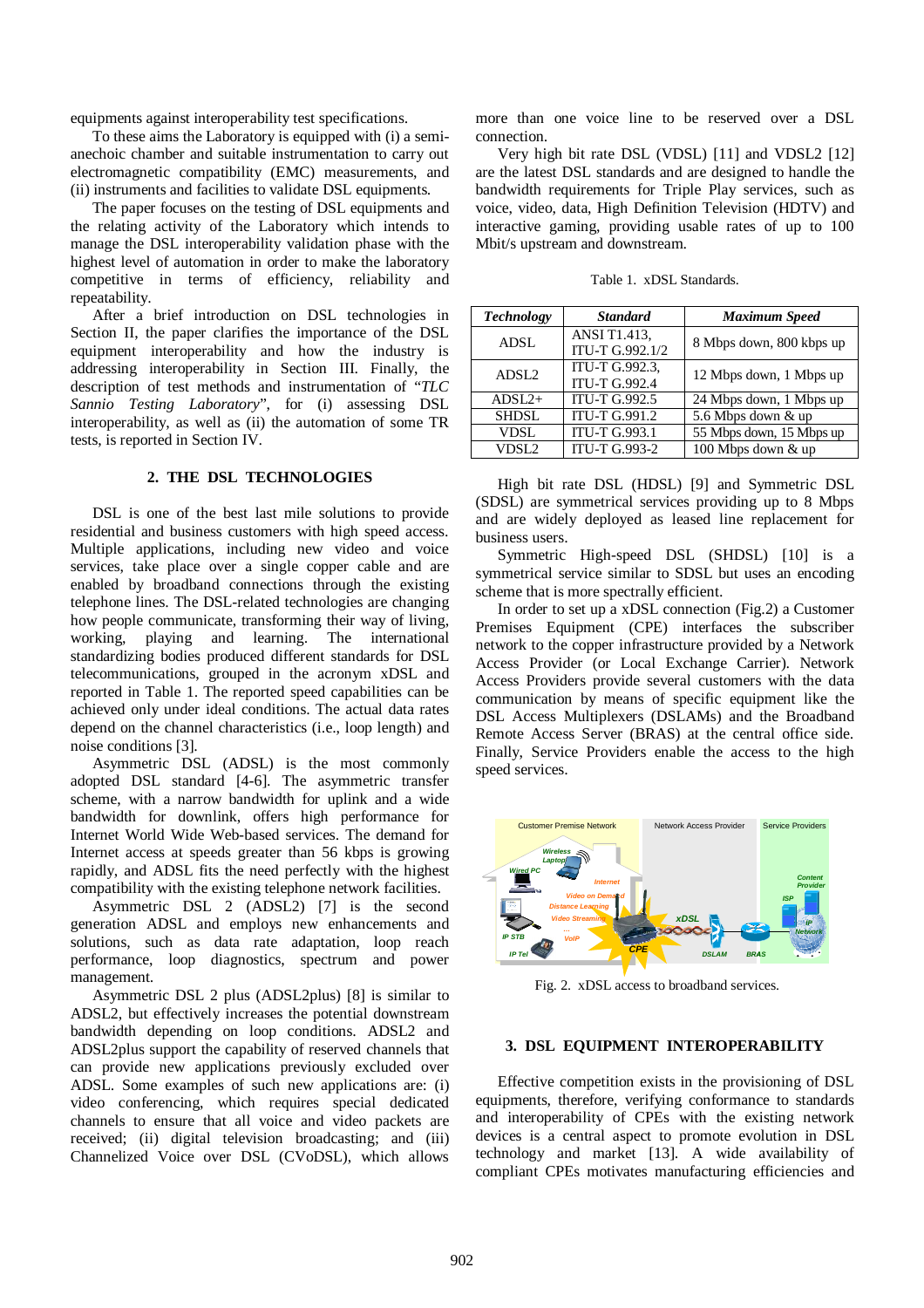improves the subscriber experience encouraging the growth of future DSL-based services.

## *3.1. General Aspects on Interoperability*

DSL standards [4-12] define a common interface for products made by different manufacturers so that specified features can be provided to the users. However, the same reference standards can lead to different implementations and products, which are independently developed by different vendors. Therefore, interoperability tests are required to obtain a problem-free integration.

DSL equipment Static Interoperability means that DSLAM and CPE have to support a common and compatible set of actions. DSL equipment should interoperate properly with the same features, functions, and options when used in combination with one another in a ideal environment (i.e., loop of null length and without channel noise).

DSL equipment Dynamic Interoperability means that a couple CPE-DSLAM supports common features, functions and options in an actual network where the operating conditions, the loop length, the noise type and level can change.

The Broadband Forum promotes interoperability by establishing a series of Technical Reports (TRs) that allow sharing information and experience and providing the terminology, the test parameters and the interoperability criteria for various DSL specifications. For example, TR-023 [14] provides an overview of ADSL Testing, TR-067 [15] is the ADSL Interoperability Test Plan and TR-100 [16] is the ADSL Interoperability Test Plan designed to specifically test ADSL2 and ADSL2+ equipment. Moreover, Broadband Forum activities include independent testing through a number of recognized Independent Test Laboratories (ITLs) around the world that undertake robust testing according to the Broadband Forum's test plan specifications.

## *3.2. Independent Test Laboratory Accreditation*

In order to become a recognized ITL [17] a test laboratory must agree to comply with a minimum set of technical and quality requirements [18] specified by the Broadband Forum and needed for DSL interoperability testing. Accreditation assessment of a DSL interoperability test laboratory gives credibility and consistency to the quality of the activities carried out by the laboratory. The requirements of the Broadband Forum include confidentiality, test quality, and use of standardized test plans and reports. In order to access to the ITL program, a laboratory must be a voting member in the Broadband Forum. The Forum first nominates the laboratory as a testing facility for DSL industry. The nominated laboratory needs to participate in the development of the test plans, test criteria, and other elements defined in the ITL contract. Then, the laboratory must agree to follow the developed methods in order to become a recognized ITL. Each laboratory determines the equipment it needs to support the minimum set of requirements.

The Broadband Forum advertises the recognized ITL laboratory, its program and running projects on a public web page. Currently there are six companies participating in the Broadband Forum's ITL program: TRaC-KTL [19], CETECOM ICT Services GmbH [20], Fraunhofer Institute [21], LAN Digital Applications Laboratory [22], Telcordia Technologies [23], and Telecom Italia Lab [24]. These labs can test a DSL equipment to ensure it meets with the requirement of the Broadband Forum TR. The general objective of any ITL laboratory is to enable telephone service providers to gain more satisfied broadband access subscribers, whereby more DSL CPE and associated services can be sold. ITL-based DSL interoperability testing program reduces manufacturer's overall cost for testing because it improves testing efficiencies and avoids duplicative testing that equipment manufacturers undertake across their various customers. So CPE vendors are interested in obtaining the results of their interoperability testing from a qualified ITL and DSL service providers usually choose certified CPEs to be used in their networks.

## *3.3. ADSL Technologies Test Plant*

To drive interoperability of ADSL-family equipment the Broadband Forum redacted TR067 and TR100. The two TRs define test plans to carry out CPE/DSLAM interoperability testing. The test plans focus on physical layer testing, and also on the verification of selected higher layer functionalities. The tests stop at Layer3 to not go over the interoperability verification aims. The test plans define dynamic interoperability (performance), specifying simulated network conditions under which interoperability is required. Table 2 reports some TR100 test examples described below.

|  |  |  | Table 2. Some tests defined by TR100 test plan. |
|--|--|--|-------------------------------------------------|
|--|--|--|-------------------------------------------------|

| <b>Physical Layer Test Cases</b> | <b>Higher Layer Test Cases</b> |
|----------------------------------|--------------------------------|
| <b>Bitswap Performance Test</b>  | Packet Throughput Test         |
| (TR100 section 7.1)              | (TR100 section 8.1.1)          |
| <b>DSL Noise Spikes/Surges</b>   | Power Cycle Test (TR100)       |
| Tests (TR100 section 7.2)        | section $8.5$ )                |

The *Bitswap Performance Test* evaluates the capabilities of the CPE to manage the bit swap protocol in order to redeploy the allocation of bits among the subcarriers when a subcarrier is affected by RFI signal.

The purpose of *DSL Noise Spikes/Surges Tests* is to verify that the DSL CPE functionality is not impacted by sudden spikes or surges of noise on the line (i.e., isolated AWGN noise burst, repetitive high level impulse noise, crosstalk noise).

The purpose of the *Packet Throughput Test* is to verify the throughput for a list of provisioned line rates (down/up) using IP Frame transfers of varying length.

Power Cycle Test verifies the behavior of the CPE after restarting. When the power is switched off and on again, the DSL link has to be re-established and higher layers must recover their functionalities, so that sent data are received correctly.

The equipments recommended by the TRs to recreate the network conditions for interoperability tests are detailed below.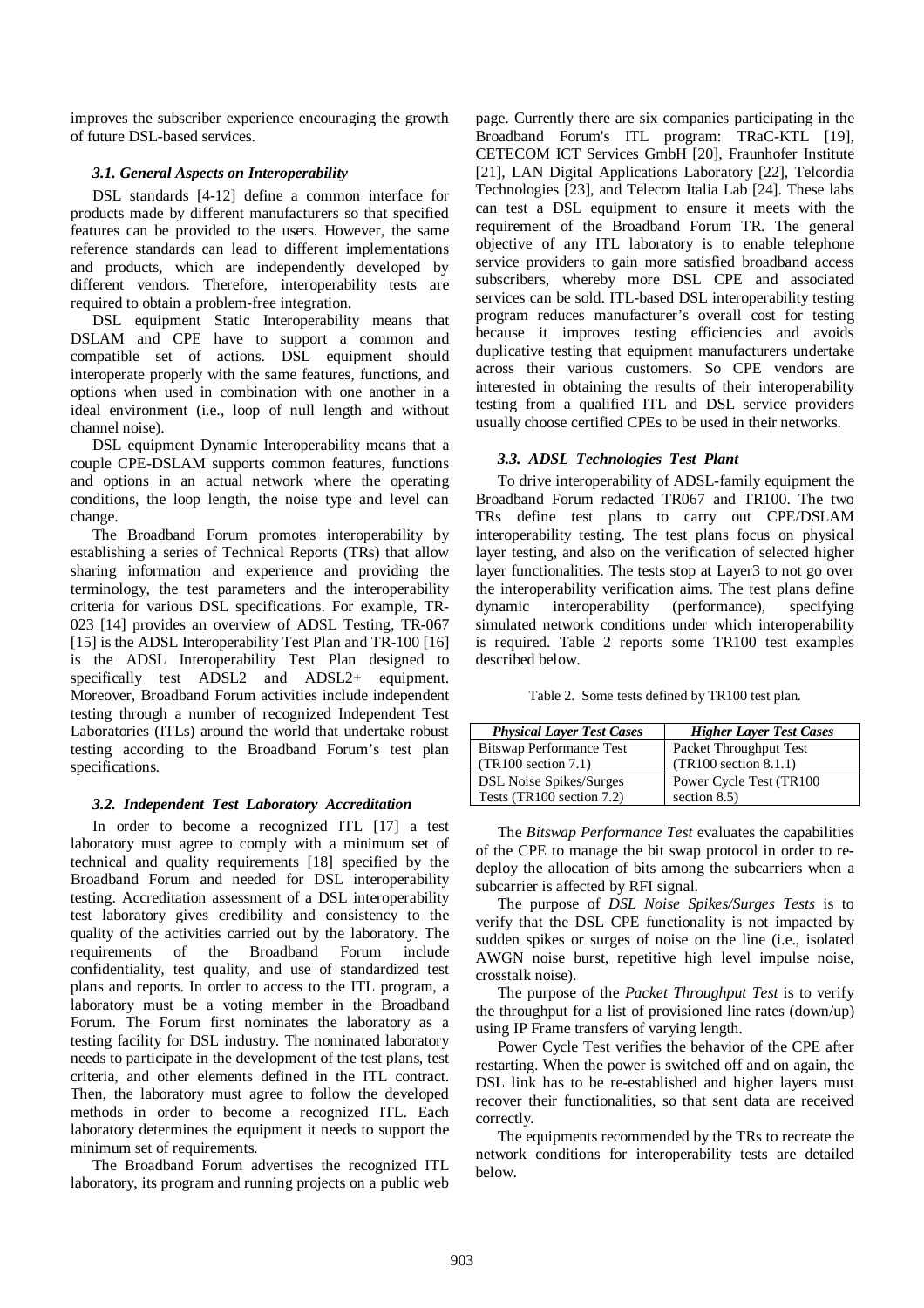- 1. A loop simulator sets the appropriate loop length (simulation of loop attenuation) required by the tests.
- 2. A traffic simulator/analyzer with matching network interfaces is used to measure end-to-end throughput, latency and packet loss.
- 3. Asynchronous Transfer Mode (ATM) switch/router terminates the ATM traffic and allows ATM-to-Ethernet interworking (Fig.3).
- 4. When the CPE under test has a USB connector only, a PC with USB and Ethernet interfaces is used to forward the CPE traffic to the LAN.
- 5. Noise sources for both ends of the line (loop simulator integral noise sources or arbitrary waveform generators) set the appropriate noise impairments required by the specific tests.

Fig.3 details one of the test configurations used to test DSL interoperability of CPE with Ethernet interfaces. The scheme is general both for physical layer and higher layer test cases.



Fig. 3. Test setup for throughput tests for ADSL/ADSL2/ADSL2+ external modems (CPE) with Ethernet interfaces [15].

## **4. THE "TLC SANNIO TESTING LABORATORY"**

The activity of *TLC Sannio Testing Laboratory* [1] fits into this scenario with the aim of becoming a centre for competence and knowledge transfer and to support the local economic and technological development. *TLC Sannio Testing Laboratory* was created within an agreement among the University of Sannio [25], the Province of Benevento [26] and some local ICT companies, (i.e., Telsey telecommunications [27]). The DSL testing program can have important impacts on the Benevento district. The project wants to encourage the University to improve competences and consolidate programs in order to support current technology requirements, supporting training opportunities for students and young engineers and knowhow exchanges with local companies. The laboratory is able to attract new ICT corporations to Benevento area ensuring a measurable reduction in product time to market and it can contribute to a pervasive penetration of broadband technology in Campania region and in the southern Italy. First step toward these benefits is to make *TLC Sannio Testing Laboratory* an ITL recognized by the Broadband Forum. The start-up phase schedules (i) the set up of the testing system, (ii) the training of the operators and the engineers who will look after the laboratory activities, and (iii) the definition of DSL test cases and test procedures compliant with the Broadband Forum TR-067 and TR-100 specifications. Moreover, the training phase has to be exploited in order to automate when possible the laboratory activity. Automating the test execution makes the laboratory more competitive on the market minimizing efforts and time consumption and enhancing the reliability of the results. Moreover, it could be possible to enable the remote control of the test stations.

#### *4.1. Test System Setup*

*TLC Sannio Testing Laboratory* test system recreates the actual operating scenario of an ADSL access gateway (CPE). An accurate and repeatable test platform has to simulate network conditions under which dynamic interoperability is required in compliance with standard test specifications (TR specifications). Table 3 lists the instrument capability of the laboratory. The end-to-end ADSL-based network architecture encompasses the CPEs at customer premise and the DSLAM at the central office connected via the copper loop. The DSLAM terminates the ADSL physical layer connection and multiplexes the traffic on multiple DSL lines onto the ATM network. The BRAS is the last IP device between service providers and the customer network as it manages the IP traffic through the layer 2 Access Network (ATM layer). The BRAS provides aggregation capabilities (e.g. IP, PPP, ATM) between the Access Network and the Service Providers and it is also the injection point for policy management and IP QoS. The loop conditions are emulated by means of the Loop Simulator and the Noise Generator/ and noise Injector.

#### *4.2. Test Capabilities*

The starting activity of the laboratory has scheduled tests on CPEs manufactured by Telsey telecommunications [27]. According to TR-067 and TR-100 the test plan provided by the *TLC Sannio Testing Laboratory* focuses on physical layer testing and on the validation of higher layer functionalities relevant to interoperability purposes.

In the following, some tests of the TR-067 and TR-100 are presented underlining the equipment and facilities used by the *TLC Sannio Testing Laboratory*. Confidence in the laboratory test setup is ensured by regular calibration of test instruments and DSLAM.

#### *Physical Layer Tests*

The *Power Spectral Density Measurement* (TR-067 section 8.5.2) is one of the physical layer tests about electrical performance of CPEs. This test is performed in *TLC Sannio Testing Laboratory* using E4404B ESA-E Series Spectrum Analyzer [28] and a software developed in MatLab environment. The total power over the signal pass band is acquired by the spectrum analyzer and the software averages it in a period of at least 2 seconds and verifies that each PSD falls within the limits specified in the reference standard [5, 7].

CPE *Margin Verification Test* (TR-067 section A.2.1) verifies if BER<1.5e-7 for several loop and noise scenarios to ensure that chipset vendors do not optimize CPE performance for some specific conditions. The loop length simulation and the noise injection necessary for this test are performed by (i) the Spirent DLS 410 Loop Simulator [29]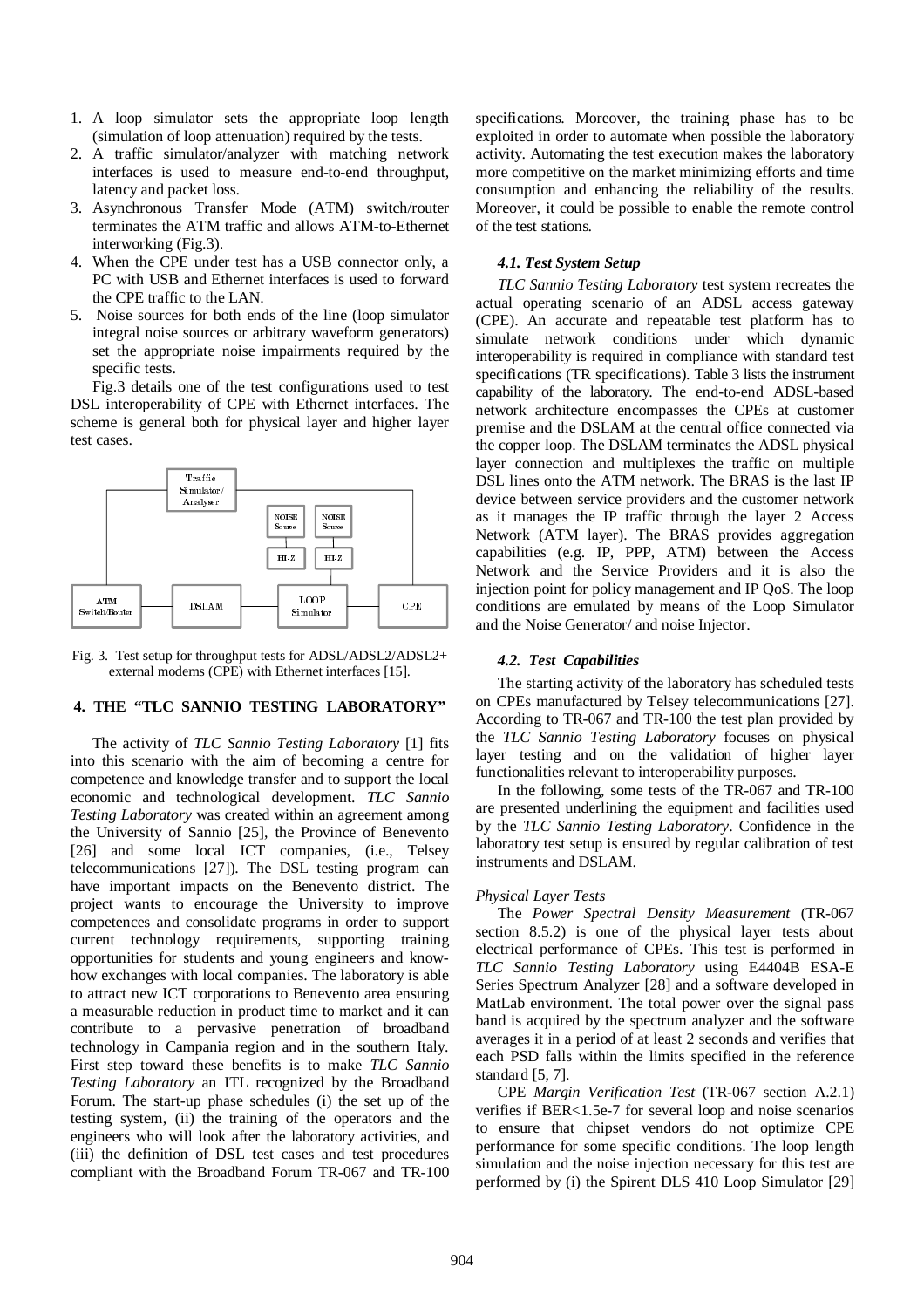that allows to realize the test for Dynamic Interoperability on different loops (length, briged tap), and (ii) the Spirent DLS 5500 Noise Generator and the DLS5405 Noise Injection Unit [30] to apply white noise, Radio Frequency Interference or cross-talk at both the ends of the total loop.

Table 3. *TLC Sannio Testing Laboratory*: List of Instruments.

| <b>Instrument</b>           | Role                       |
|-----------------------------|----------------------------|
| Spirent DLS 410             | Loop Simulator             |
| Spirent DLS 5500            | Noise Generator            |
| Spirent DLS5405             | Noise Injection Unit       |
| Agilent N2X                 | Traffic Generator/Analyzer |
| Agilent E4404B ESA-E Series | Spectrum Analyzer          |
| LeCroy SDA600               | Serial data Analyzer       |
| Tracespan DSL Xpert 2208A   | <b>DSL</b> Analyzer        |

#### *Higher Layer Tests*

Among the tests that do not operate at the physical layer, the *Packet Throughput Test* (TR-067 section 9.2.1, TR-100 section 8.1.1) and *Packet Latency Test* (TR-067 section 9.2.2) involve the Layer 3 (IP layer) of the protocol stack. The first one verifies the throughput for a selected list of provisioned line rates (down/up) using IP Frame transfers of varying length (the test passes if the percentage of frames achievable is 85%) and the second one measures if the round trip time of the given transmission chain is less than 255ms. In order to perform these tests *TLC Sannio Testing Laboratory* is equipped with the Agilent N2X [31] working as (i) traffic generator to inject on the link an information flow useful for the performance evaluation, and (ii) analyzer system capable to elaborate the significant parameters about transmitted and received data to estimate the CPE performance.

#### *4.3. Test Automation*

Creating an automated test is, usually, a time-consuming activity for a laboratory. However, automated tests have a lot of benefits in the long period. Some test steps can be performed remotely through software commands or automated using scripting programs. Eliminating workintense and error-prone manual actions, automated tests not only increase testing capabilities, but minimize errors due to incorrect configurations and commands. So, spending time and resources to develop a software tool that controls the instruments remotely and executes the steps of a test can gain durable advantages.

To this aim a virtual instrument in Visual Basic (VB) automating some of the TR067 and TR100 tests has been realized.

A graphical user interface, based on menus, allows users to perform testing without remembering the test configurations, without accessing the test instruments separately, and gives always a feedback about the test results on the display. Detailed log files are generated for each test performed and allow the user to trace the steps of the automated test and to perform a simple and efficient analysis of the results.

At the moment the automation activity involves physical layer tests (for example TR-067 sections 8.1.2 to 8.1.8) that require a test set up with only CPE under test, noise generator/injector and line simulator to reproduce loop conditions, and DSLAM (Fig.4). The virtual instrument is able to control the DSLAM and the Noise Generator/Injector by a TELNET connection: the VB object MyWinsockControl receives as input the IP address and the remote port used by the two instruments. The communication with the Wire Line Simulator is performed by Serial Port (the VB PortCom object) and allows the tool to set the loop length, to force new initialization or CPE/DSLAM re-synchronization and to accept the noise injection. No interaction with the instruments is required during the test execution, only at the beginning the user has to connect the CPE to the test bench.





The virtual instrument uses, for example, the following two commands to connect and disconnect the Noise Generator/Injector respectively.

!STX: SET(M\_INJ\_CONNECT):VAL (1);ETX!

!STX: SET(M\_INJ\_DISCONNECT);ETX!

In order to control the Wire Line Simulator the following command allows to set the loop length.

:SET:CHAN:LINE <N\_Fine> <N\_Coarse>

The automatic test bench has been validated in order to assure the reliability and repeatability of the results. In particular, benchmark tests done using known repeatable CPEs (CPEs already tested in another ITL Laboratory), have been performed to compare the results and to demonstrate the reliability of the developed automatic test bench.

*An example of automated test: verification of CRC Error Reporting*

This subsection discusses a test provided by the *TLC Sannio Testing Laboratory* in automatic way for both ADSL and ADSL2+ (TR067 section 8.1.2, TR100 section 7.4).

This test is able to verify the CRC error reporting in a particular loop and specified noise conditions in case of micro-interruptions (Fig.5, 6).

The block diagram of the developed software for the

!STX;SET:(M INJ CHAN1 INTERRUPT LENGTH):VAL(1);ETX! !STX:SET:(M\_INJ\_CHANI\_INTERRUPT\_EVERY):VAL(10),ETX! STX:SET(M INJ INTERUPT TOTAL):VAL(12),ETX!

Fig. 5. Commands to control the Noise Generator remotely to force a micro-interruption of the loop with duration of 1ms, every 10s, for a total test time of 120s.